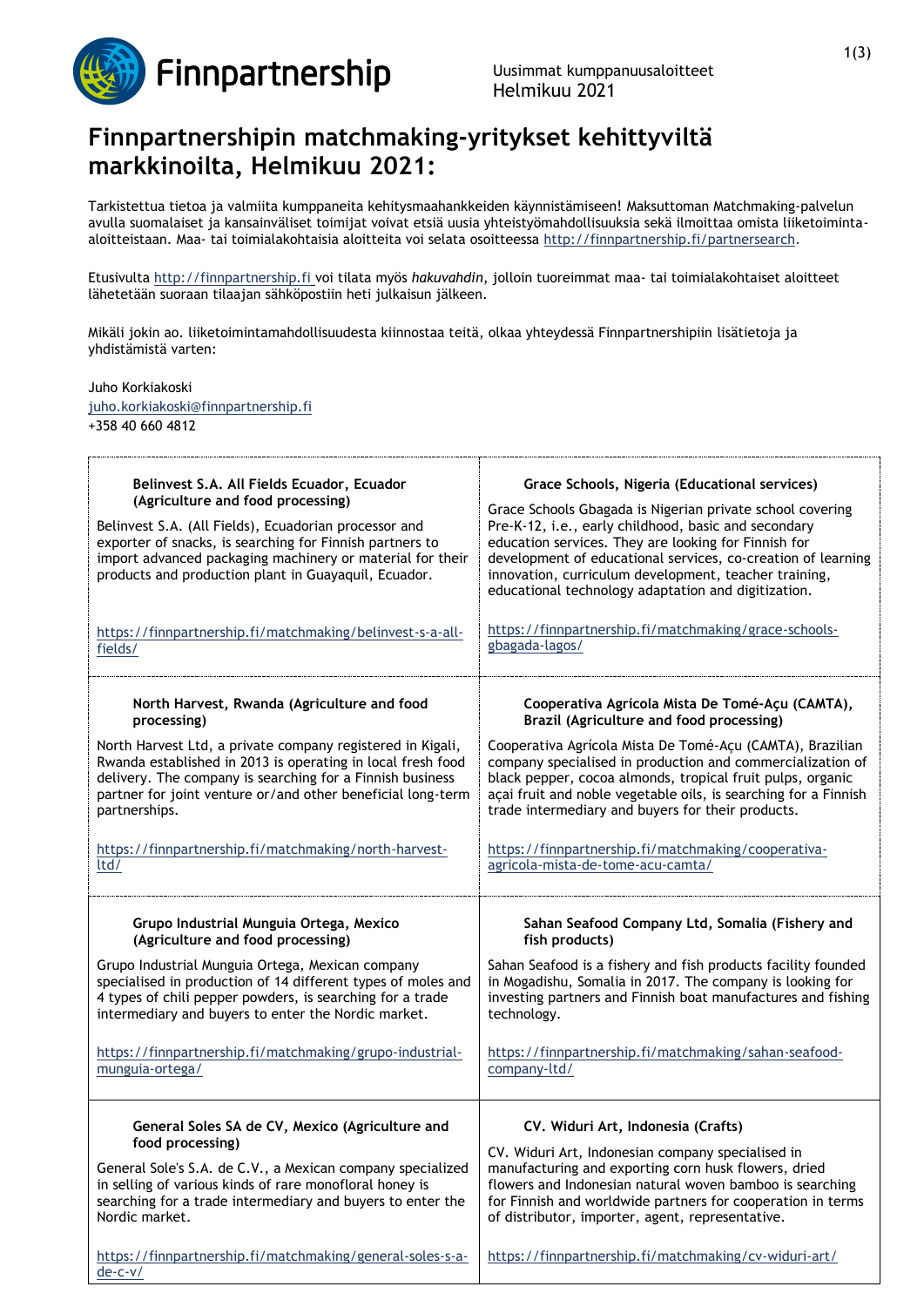Finnpartnership

| PT. Miumosa Artha Mandiri, Indonesia (Textiles and                                                                                                                                                                                                                                                                              | TheCure J-Soul LTD, Kenya (Information and                                                                                                                                                                                                                                                                                                                                                                                                                                                                                                 |
|---------------------------------------------------------------------------------------------------------------------------------------------------------------------------------------------------------------------------------------------------------------------------------------------------------------------------------|--------------------------------------------------------------------------------------------------------------------------------------------------------------------------------------------------------------------------------------------------------------------------------------------------------------------------------------------------------------------------------------------------------------------------------------------------------------------------------------------------------------------------------------------|
| clothing)                                                                                                                                                                                                                                                                                                                       | communication technology)                                                                                                                                                                                                                                                                                                                                                                                                                                                                                                                  |
| PT. Miumosa Artha Mandiri, Indonesian company operating<br>in footwear design and fashion is searching for Finnish and<br>West European trade intermediaries (distributor, importer,<br>agent, representative) and wholesalers.                                                                                                 | TheCure J-Soul Limited, Kenyan company operating in<br>digital marketing and public relations, is searching for<br>Finnish (EU) partners for launching new campaigns<br>(products, services), marketing or PR in East Africa for<br>different Finnish companies and organisations.                                                                                                                                                                                                                                                         |
| https://finnpartnership.fi/matchmaking/pt-miumosa-                                                                                                                                                                                                                                                                              | https://finnpartnership.fi/matchmaking/thecure-j-soul-                                                                                                                                                                                                                                                                                                                                                                                                                                                                                     |
| artha-mandiri/                                                                                                                                                                                                                                                                                                                  | limited/                                                                                                                                                                                                                                                                                                                                                                                                                                                                                                                                   |
| PT. Helix Mesindo Internasional, Indonesia<br>(Agriculture and food processing)                                                                                                                                                                                                                                                 | CV. Exotica Garden, Indonesia (Furniture)                                                                                                                                                                                                                                                                                                                                                                                                                                                                                                  |
| PT. Helix Mesindo Internasional, Indonesian company<br>specialised in production of green coffee beans, coconut<br>products and spices such as cinnamon, vanilla and cloves<br>and plastic products, is searching for Finnish trade<br>intermediaries (e.g., distributors and importers)                                        | CV. Exotica Garden Furniture, Indonesian company<br>specialised in manufacturing and exporting of outdoor and<br>indoor furniture, is searching for Finnish distribution,<br>importer, agent, representative partners.                                                                                                                                                                                                                                                                                                                     |
| https://finnpartnership.fi/matchmaking/pt-helix-mesindo-                                                                                                                                                                                                                                                                        | https://finnpartnership.fi/matchmaking/cv-exotica-garden-                                                                                                                                                                                                                                                                                                                                                                                                                                                                                  |
| internasional/                                                                                                                                                                                                                                                                                                                  | furniture/                                                                                                                                                                                                                                                                                                                                                                                                                                                                                                                                 |
| PT. Karawang Kreatif Mulia, Indonesia (Crafts &                                                                                                                                                                                                                                                                                 | Be-Xoo Gourmet S.A.P.I. DE C.V, Mexico (Agriculture                                                                                                                                                                                                                                                                                                                                                                                                                                                                                        |
| Furniture)                                                                                                                                                                                                                                                                                                                      | and food processing)                                                                                                                                                                                                                                                                                                                                                                                                                                                                                                                       |
| PT. Karawang Kreatif Mulia, Indonesian company<br>specialised in furniture and crafts, is searching for Finnish<br>partners for trade intermediaries (e.g., distributors,<br>importers, agents, and representatives). The company is<br>also interested in possible joint ventures.                                             | Be-Xoo Gourmet is a Mexican company specialised in<br>processing and export of traditional bulk edible insects from<br>pre-Hispanic Mexican cuisine (such as escamoles,<br>chapulines, crickets, maguey worms, chicatanas ants,<br>jumiles, etc.), amaranth, chococolate and chapulin flour<br>energy bars, peanut marzipan and chapulin flour, food<br>fortified with insect protein (chapulin and cricket), chapulin<br>and cricket flour as a protein fortifier for food. The<br>company is searching for Finnish trade intermediaries. |
| https://finnpartnership.fi/matchmaking/pt-karawang-                                                                                                                                                                                                                                                                             | https://finnpartnership.fi/matchmaking/be-xoo-gourmet-s-                                                                                                                                                                                                                                                                                                                                                                                                                                                                                   |
| kreatif-mulia/                                                                                                                                                                                                                                                                                                                  | $a-p-i-de-c-v/$                                                                                                                                                                                                                                                                                                                                                                                                                                                                                                                            |
| CV. Anugerah Jaya, Indonesia (Crafts)                                                                                                                                                                                                                                                                                           | Food Africa Enterprises Limited, Kenya (Agriculture<br>and food processing)                                                                                                                                                                                                                                                                                                                                                                                                                                                                |
| Anugerah Jaya is an Indonesian company specialised in<br>crafts and home decoration products and accessories, such<br>as pillow cushion covers, tissue box/roll covers as well as<br>seasonal products. The company is searching for Finnish<br>trade intermediaries (distributors, importers, agents, and<br>representatives). | Food Africa Enterprises Limited, Kenyan company<br>specialised in exporting horticultural products, is searching<br>for Finnish partners for importing avocados (Hass and Fuerte<br>varieties), mangoes, passion fruits, pineapples, papayas,<br>snow peas, sugar snaps, fine beans, baby corn, karella<br>(bitter gourd), dudhi (bottle gourd), ravaya (egg plant),<br>aubergines (purple, pink, white), okra, and chillies (bullet,<br>habanero, bird's eye).                                                                            |
| https://finnpartnership.fi/matchmaking/cv-anugerah-                                                                                                                                                                                                                                                                             | https://finnpartnership.fi/matchmaking/food-africa-                                                                                                                                                                                                                                                                                                                                                                                                                                                                                        |
| jaya/                                                                                                                                                                                                                                                                                                                           | enterprises-limited/                                                                                                                                                                                                                                                                                                                                                                                                                                                                                                                       |